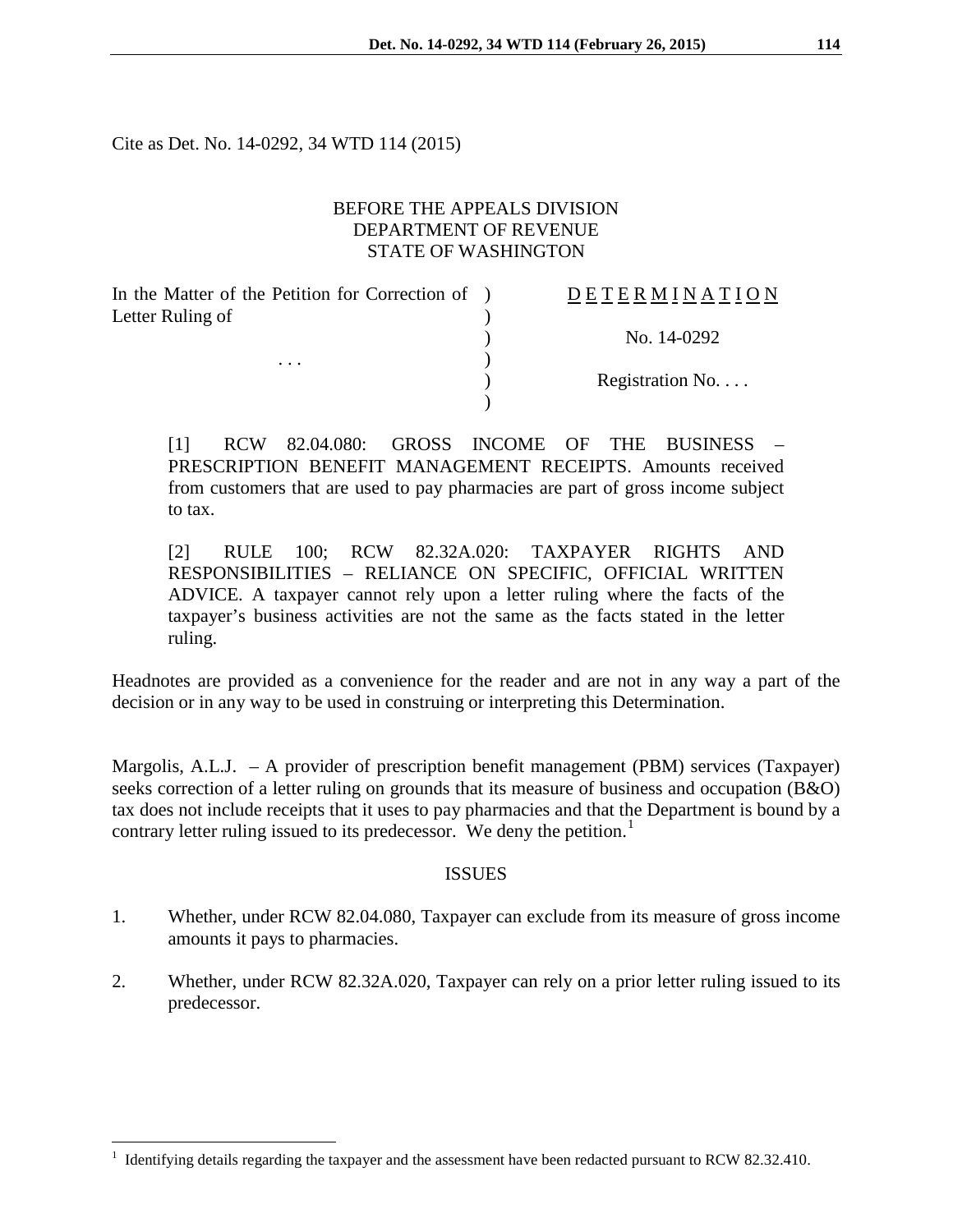### FINDINGS OF FACT

Taxpayer provides PBM services that its customers purchase in order to provide prescription drug plans to their employees and other subscribers. These PBM services include establishing and maintaining a pharmacy network, assisting with the design of prescription drug plans, managing formularies, and processing claims. Taxpayer negotiates provider agreements with pharmacies, under which the pharmacies distribute prescription medications to subscribers. When a subscriber claims a benefit by presenting an identification card at a participating pharmacy, the pharmacy contacts Taxpayer, which processes the claim and sends a response to the pharmacy. This response may alert the pharmacist to potential problems with the prescription, such as drug interactions, and if the claim is accepted, will confirm that Taxpayer will pay the pharmacy in accordance with the provider agreement and notify the pharmacy of any co-pay that it should collect from the subscriber. Taxpayer then bills the customer for claims made under the customer's plan, and subsequently pays the pharmacy.

Taxpayer tells us that it negotiates provider agreements with pharmacies under which Taxpayer pays pharmacies an adjusted average wholesale price (AWP) for drugs distributed to subscribers. Some agreements with customers are based on spread pricing, where Taxpayer bills customers an adjusted AWP for drugs that is typically more than what it pays the pharmacies, and Taxpayer generates profit from the spread. Other agreements are fee plans, where Taxpayer bills customers what it pays the pharmacy, plus administrative fees.

Taxpayer provided documents that evidence the relationship between Taxpayer, its customers, and the dispensing pharmacies. Its agreement with customers states that their relationship "will solely be that of independent contractors engaged in the operation of their own respective businesses." Pharmacy Benefit Management Agreement, Page 42. [Taxpayers] Pharmacy Services Manual, which governs its relationship with pharmacies, states as follows (in pertinent part):

## **6.4 INDEPENDENT CONTRACTORS**

[Taxpayer] and Provider are independent contractors engaged in the operation of their own respective businesses and Provider will not represent to anyone anything to the contrary. *Neither party shall be construed to be an agent of the other*.

Pharmacy Services Manual, Page 65. (Italics added.)

 $\overline{a}$ 

On November 15, 2002, Taxpayer's predecessor ("Predecessor") requested a written opinion regarding the proper measure of B&O tax for its PBM business.<sup>[2](#page-1-0)</sup> Predecessor explained that it paid its parent company to negotiate agreements with customers, and provided a sample agreement with a customer signed by both Predecessor and this parent. Predecessor also stated that it was engaged in the purely administrative task of facilitating payments as an independent contractor, and that pharmacy payments are not part of its gross income because the payments are proceeds of business activities of a separate entity that flowed through Predecessor. Predecessor wrote as follows:

<span id="page-1-0"></span><sup>&</sup>lt;sup>2</sup> Taxpayer explained that the request was made using the predecessor's former name, and provided a Certificate of Merger indicating that Predecessor was merged into Taxpayer effective December 28, 2002.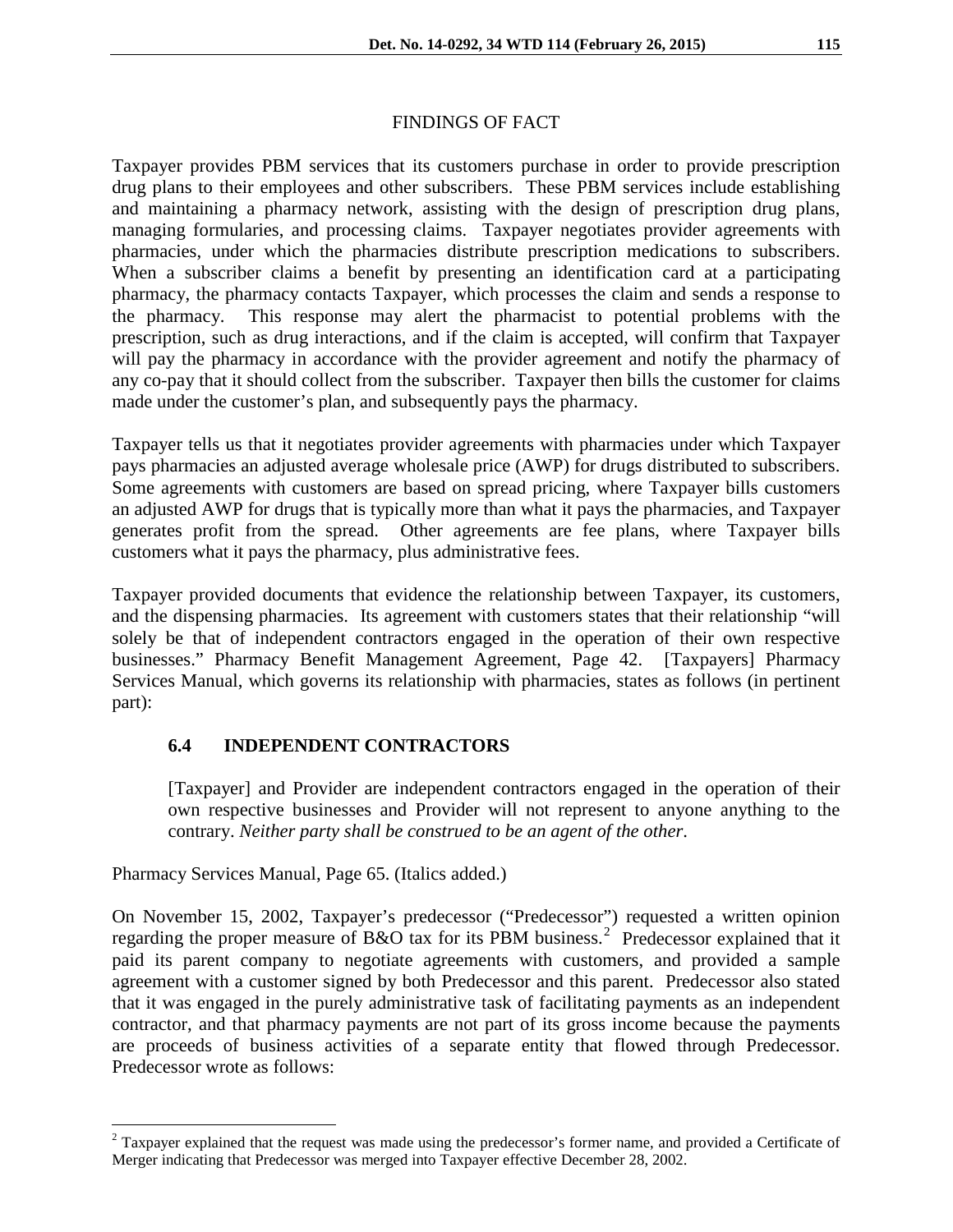The payments from customers to the pharmacies that flow through [Predecessor] are billed separate from [Predecessor's] administrative services, which are their only business activities. Each pharmacy payment dollar that comes in to [Predecessor] goes out to pharmacies. \*\*\*

[Predecessor] distributes the amount to the pharmacy, for an administrative fee, as a service for its customers. The separately stated administrative fee, as calculated by contract, is the actual and true consideration received by [Predecessor] for facilitating the payments.

On December 20, 2002, the Department's Taxpayer Information and Education Section of its Taxpayer Services Division (TI&E) issued a letter ruling in response. The letter reads as follows (in pertinent part):

[Predecessor] manages a prescription drug employer payment program using a structure similar to that used by credit card companies . . . .

[Predecessor] invoices the employer separately for the program management services . . .

Under these facts, you ask for confirmation of the following conclusions, for which you have supplied a detailed analysis.

1. The pharmacy payments received by [Predecessor] do not constitute gross income for [Predecessor] as defined by RCW 82.04.080 and are not subject to Washington tax.

\*\*\*

Based on the facts presented, we agree with the above analysis and conclusions. [Predecessor] is neither buying [sic] or selling prescription drugs, a fact of which all parties are fully aware. *Rather, [Predecessor] is acting as an agent for both the actual seller and buyer, managing the transactions for the benefit of both. Thus, amounts it receives from the employers that are used to pay the pharmacies are not taxable*. However, the gross amount charged and/or retained for services provided is fully taxable and subject to the service and other activities classification.

(Italics added.)

.

On April 26, 2013, Taxpayer requested "reissuance of a tax ruling that you issued in 2002 to [Taxpayer] under its predecessor name," explaining that Taxpayer "continues to operate its business substantially as set forth in the Department's 2002 Ruling Letter." Taxpayer's Letter Request, Page 1. On August 15, 2013, TI&E responded. TI&E ruled that the payments Taxpayer receives from customers that are used to pay pharmacies are not deductible from gross income, and are subject to B&O tax for providing access to prescriptions through establishing and maintaining a retail pharmacy network. On September 12, 2013, Taxpayer appealed this ruling, writing that it "seeks a ruling clarifying that such pharmacy payments are not includable in gross income." On July 17, 2014, we held a hearing during which Taxpayer asserted both that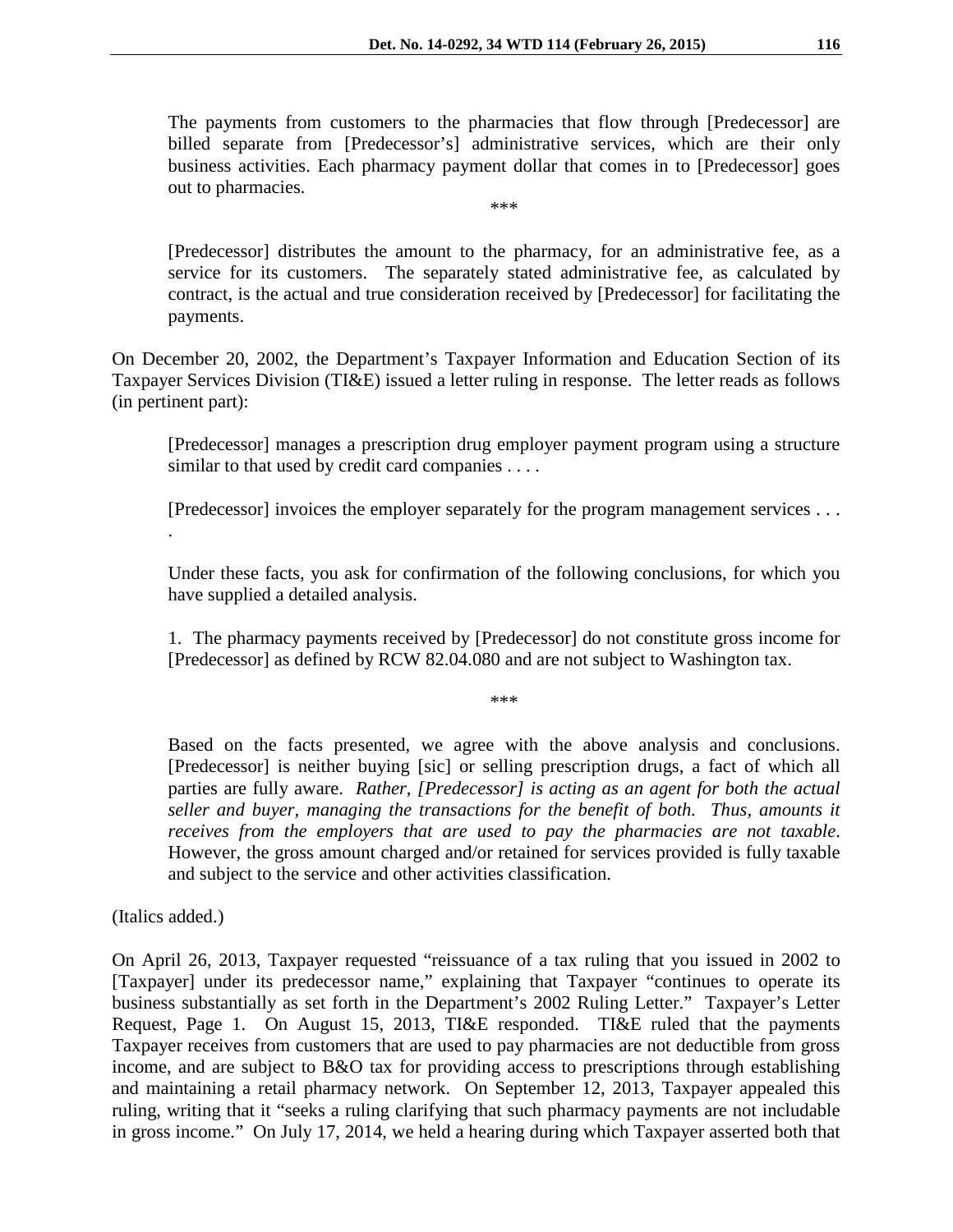the payments are not subject to tax under the applicable law, and that the Department must apply the 2002 letter ruling to Taxpayer for periods prior to August 15, 2013.

#### ANALYSIS

Washington's B&O tax is imposed on every person "for the act or privilege of engaging in business activities" and applies to the gross income of the business. RCW 82.04.220. "Business" for B&O tax purposes includes "all activities engaged in with the object of gain, benefit, or advantage to the taxpayer or to another person or class, directly or indirectly." RCW 82.04.140. "Gross income of the business" similarly is broadly defined as:

[T]he value proceeding or accruing by reason of the transaction of the business engaged in and includes gross proceeds of sales, compensation for the rendition of services, . . . interest, discount, rents, royalties, fees, commissions, dividends, and other emoluments however designated, all without any deduction on account of the cost of tangible property sold, the cost of materials used, labor costs, interest, discount, delivery costs, taxes, or any other expense whatsoever paid or accrued and without any deduction on account of losses.

#### RCW 82.04.080(1).

The Legislature "intended to impose the business and occupation tax upon virtually all business activities carried on within the state." *Simpson Inv. Co. v. Dep't of Revenue*, 141 Wn.2d 139, 149, 3 P.3d 741 (2000) (quoting *Time Oil Co. v. State*, 79 Wn.2d 143, 146, 483 P.2d 628 (1971)). Unlike the federal income tax**,** the B&O tax is not a tax on profit net gain, capital gain, or sales "but a tax on the total money or money's worth received in the course of doing business." *Budget Rent-A-Car of Wash.-Oregon v. Dep't of Revenue*, 81 Wn.2d 171, 173, 500 P.2d 764 (1972). The B&O tax provisions "leave practically no business and commerce free of the business and occupation tax." *Id*. at 175. For the reasons stated below, we conclude that Taxpayer's gross income of the business subject to B&O tax includes the payments it receives from customers, without deduction of the amounts it paid to pharmacies, which are part of its costs of doing business.

Taxpayer asserts that *First American Title Insurance Co. v. Dep't of Revenue*, 144 Wn.2d 300, 27 P.3d 604 (2001) provides authority for deducting amounts it pays to pharmacies from its gross receipts. In *First American Title*, the Court found that a title insurance company was not required to pay B&O tax on the full amount paid by customers purchasing title insurance from underwritten title companies (UTCs). 144 Wn.2d at 305. In *First American Title*, the UTCs collected premiums from insureds, retaining a portion of the premiums for its title search services, and remitting the remainder to First American Title for fees related the insurance policy itself. 144 Wn.2d at 302. The Court permitted the two companies to pay B&O tax only on their respective business operations. *Id*. at 306.

However, that case is distinguishable. In *First American Title* the Court distinguished the unique nature of UTCs from insurance brokers or agents. *Id*. at 304. The Court did so in order to reconcile *First American Title* with *Impecoven v. Dep't of Revenue*, 120 Wn.2d 357, 841 P.2d 752 (1992). In *Impecoven*, the Court held that insurance brokers and insurers are both subject to B&O tax on the same insurance transaction because "the gross receipts of each may ultimately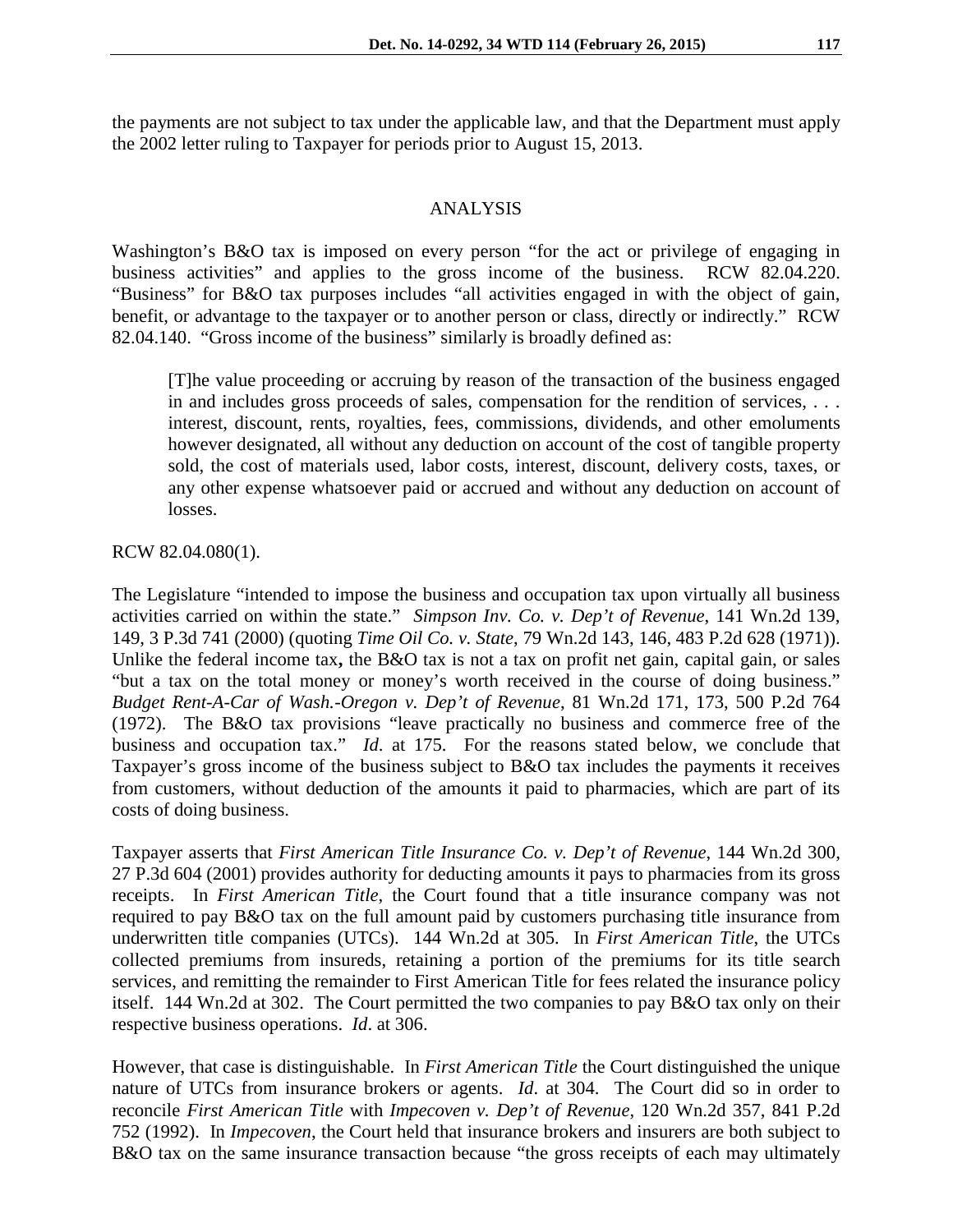result from the same source, but each activity is separate and each may be taxed." *Impecoven*, 120 Wn.2d at 364. We conclude that *First American Title* is limited to the "unique commercial relationship involved in the title insurance business" and that the fundamental B&O taxation rule is that "each B&O taxpayer pays tax based on the value of the business done by that taxpayer, without any reference to the B&O tax liability of any other related taxpayer." *First American Title*, 144 Wn.2d at 305 (citing *Impecoven*, 120 Wn.2d at 363-64).[3](#page-4-0)

Taxpayer asserts that amounts it receives from customers and subsequently pays to pharmacies are not value proceeding or accruing from the transaction of the business because these amounts are reimbursements that do not constitute proceeds of sales or payment for services. Taxpayer concedes, however, that the amounts received from customers do not qualify for "pass through" treatment under WAC 458-20-111, the administrative rule that explains when amounts used to pay third parties qualify as "reimbursements" or "advances," as opposed to "gross income of the business."<sup>[4](#page-4-1)</sup> We find no grounds under the law for Taxpayer to deduct pharmacy payments from its measure of B&O tax.

With respect to the estoppel issue, RCW 82.32A.020(2) invests the taxpayers of Washington with the right to "rely on specific, official written advice to that taxpayer." RCW 82.32A.020(2). The written advice at issue here is a letter ruling issued in accordance with WAC 458-20-100 (Rule 100). Rule 100 is the administrative rule that explains letter rulings. It provides as follows (in pertinent part):

The tax ruling *must state all pertinent facts* upon which the opinion is based and, if the taxpayer's name has been disclosed, is binding upon both the taxpayer and the department *under the facts stated*. It will remain binding until . . . the taxpayer is notified in writing that the ruling is no longer valid. Any change in the ruling will have prospective application only.

Rule 100(2)(b) (Emphasis added).

In this matter, TI&E issued the December 20, 2002 letter ruling to Predecessor, which concluded that amounts paid to pharmacies were not taxable because Predecessor was acting as an agent for customers and pharmacies. However, it is clear from Taxpayer's agreements with its customers and pharmacies in this case that Taxpayer does not act as such an agent. Indeed, its agreement with pharmacies explicitly states that "no party shall be construed to be an agent of the other."

<span id="page-4-0"></span> $3$ [In this case, Taxpayer provided pharmacy benefit management services to its customers in exchange for an amount that it negotiated independently from the pharmacies. The entire amount TP received constitutes "value proceeding or accruing by reason of the transaction of the business engaged in" by Taxpayer. *See* RCW 82.04.080(1). The amount Taxpayer paid to the pharmacies is the subject of a separate commercial transaction between Taxpayer and the pharmacies. As in *Impecoven*, even though the gross receipts of both Taxpayer and the pharmacy may ultimately result from the same source, "each activity is separate and each may be taxed." *Impecoven*, 120 Wn.2d at  $\overline{a}$ 

<span id="page-4-1"></span><sup>364 (</sup>citing *Supply Laundry Co. v. Jenner*, 178 Wash. 72, 79, 34 P.2d 363 (1934)]. <sup>4</sup> A taxpayer may exclude amounts from taxable gross income under WAC 458-20-111 (Rule 111) only if the taxpayer can prove that the advance (i.e., money received by the taxpayer from a customer or client with which the taxpayer is to pay costs or fees for the customer or client) in question was made pursuant to an agency relationship, and that the taxpayer's liability to pay the advance constituted solely agent liability. *City of Tacoma v. William Rogers Co., Inc*., 148 Wn.2d 169, 178, 60 P.3d 79, 83 (2002); Rule 111. Taxpayer explained that it is liable for the pharmacy charges, even if its customers fail to pay, and does not assert that payment is made pursuant to an agency relationship.